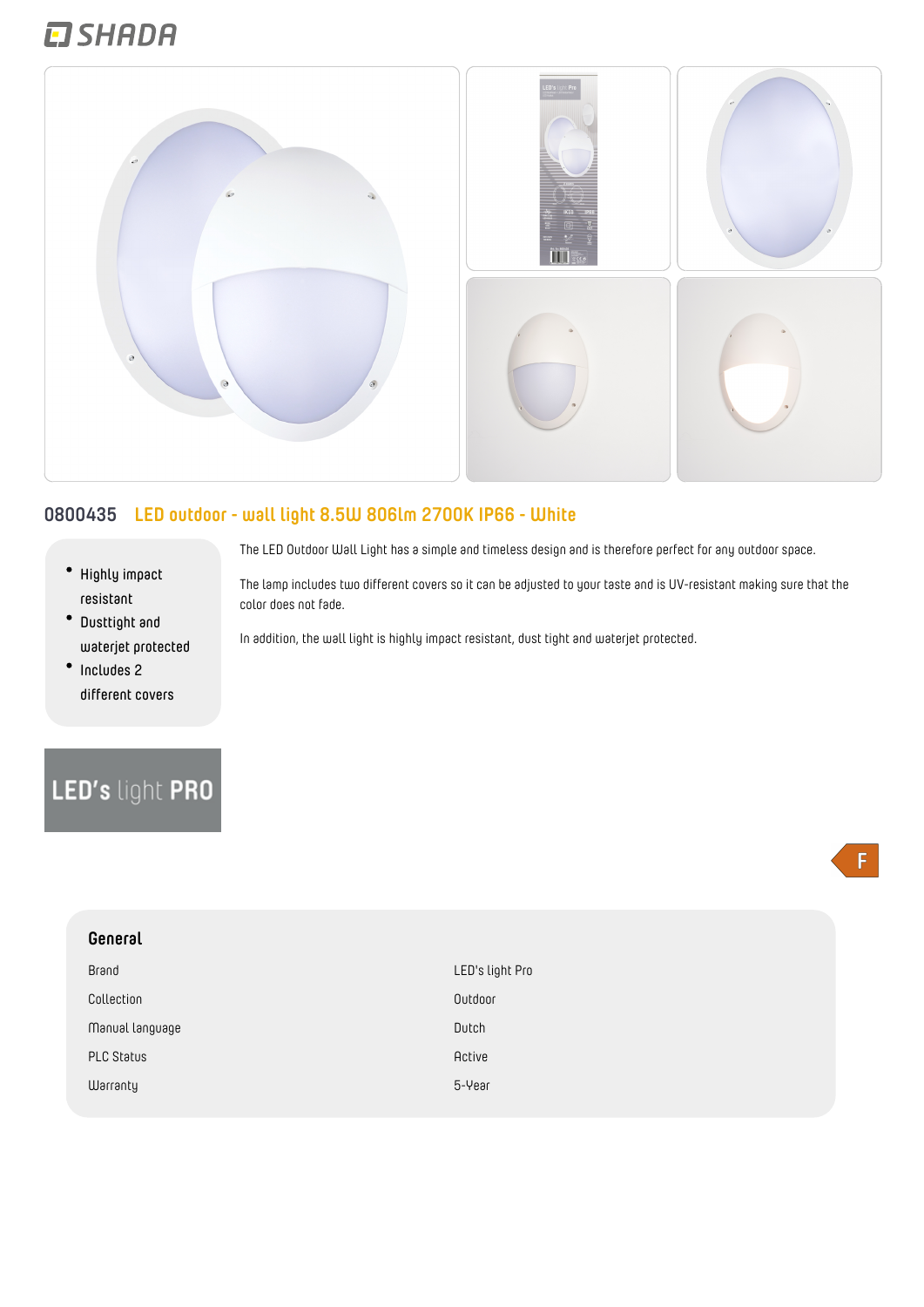# **EJ SHADA**

#### **Lighting**

| Total lumens      | 806 lm     |
|-------------------|------------|
| Lamp efficacy     | 95         |
| Color temperature | 2700 K     |
| Color description | Warm white |

#### **Electrical**

| Power consumption | $8.5 \text{ W}$ |
|-------------------|-----------------|
| Input frequency   | 50/60 Hz        |
| Input current     | $70 - 70$ mA    |
| Safety class      | $\mathbf{I}$    |
| Type of dimming   | Not dimmable    |
| LED chip type     | SMD 2835        |
| LED chip brand    | Other           |
| LED chip quantity | 16              |

#### **Performance**

| IP Rating                   | <b>IP66</b> |
|-----------------------------|-------------|
| Energy class (EU 2019/2015) |             |
| Eprel ID                    | 909979      |

#### **Mechanical**

| Article width      | $90$ mm            |
|--------------------|--------------------|
| Article height     | 230 mm             |
| Article net weight | 800 g              |
| Housing material   | Polycarbonate (PC) |
| Diffuser material  | Polycarbonate (PC) |
| Lamp model         | Wall light         |
| Mounting type      | Wall               |
|                    |                    |

### **Logistic Data**

| Packaging length | $23.0 \text{ cm}$ |
|------------------|-------------------|
| Packaging width  | $10.0 \text{ cm}$ |